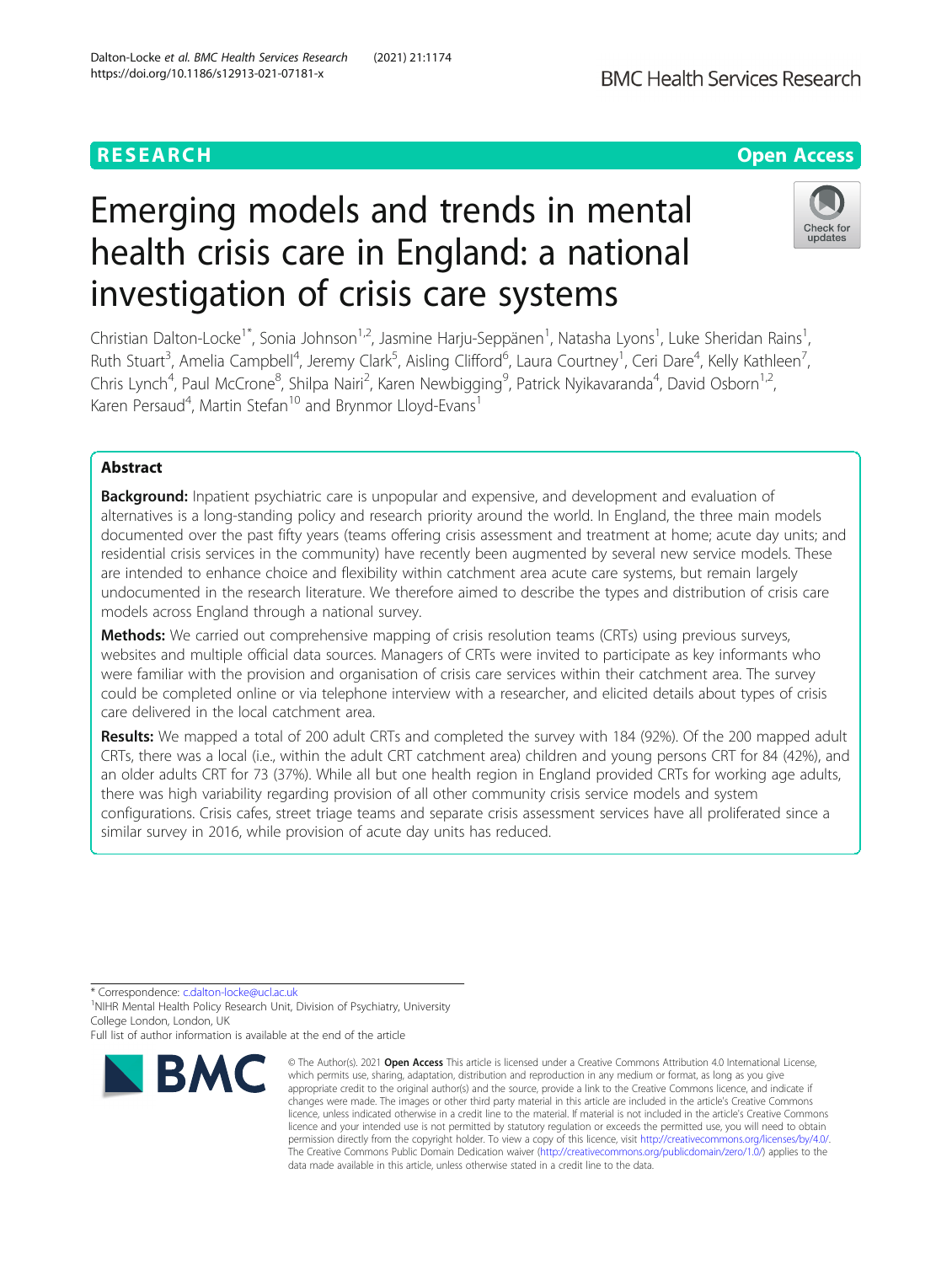**Conclusions:** The composition of catchment area crisis systems varies greatly across England and popularity of models seems unrelated to strength of evidence. A group of emerging crisis care models with varying functions within service systems are increasingly prevalent: they have potential to offer greater choice and flexibility in managing crises, but an evidence base regarding impact on service user experiences and outcomes is yet to be established.

Keywords: Mental health, Crisis, Care, Systems, Emerging, Models, Survey

# Background

Developing and implementing alternatives to acute hospital admission has for several decades been a highly salient aim in mental health service development, endorsed by policy makers, service planners and service users [[1\]](#page-10-0). Inpatient care is costly, and potential harms include loss of rights and freedoms, stigma, institutionalisation and development of unhelpful coping strategies [[2\]](#page-10-0). Although inpatient care is sometimes the most appropriate option, most service users prefer services which are less institutional [\[3](#page-10-0)].

Three main alternatives to an acute inpatient admission have developed since the mid-twentieth century, each giving rise to a substantial research literature [\[4](#page-10-0)]. Crisis resolution teams (CRTs) are multidisciplinary teams that provide rapid assessment and intensive home treatment for a limited period during a crisis, and have become almost universal in England since being mandated in the NHS Plan in 2000 [[5](#page-10-0)]. CRTs have also been widely implemented in Norway [[6\]](#page-10-0) and Germany [[7](#page-10-0)]. Trials suggest CRTs can help reduce admissions and improve satisfaction with acute care [\[8](#page-10-0)], although little is known about the critical components of CRT care [\[9](#page-10-0)]. The second alternative, acute day units (ADUs) (traditionally known as acute day hospitals), provide a structured programme of activities and support on a group and individual basis for a time-limited period during a crisis. A review in 2011 found that for some service users, ADUs were a viable alternative to inpatient admission with similar rates of readmission [\[10](#page-10-0)]. More recent studies carried out in England found that people supported by ADUs had a positive experience [[11\]](#page-10-0) and similar readmission rates to service users of CRTs [\[12](#page-10-0)]. Although ADUs can be found across Europe [\[13\]](#page-10-0), in England they are much less widely implemented than CRTs [\[14\]](#page-10-0). The third alternative, crisis houses, are residential services which provide short-term intensive support in the community [\[15](#page-10-0)]. Crisis houses may be cheaper than inpatient care and service user satisfaction tends to be high [[15](#page-10-0)], with comparable rates of readmission despite shorter length of stay than inpatient wards [\[16\]](#page-10-0). As is the case for ADUs, we are unaware of national policies to implement the crisis house model in any country.

Despite the provision of CRTs and sporadic availability of ADUs and crisis houses in England, there has been widespread dissatisfaction with crisis care. A national survey conducted by the Care Quality Commission in 2014 found that only 14% of respondents felt they received appropriate support in a mental health crisis [[17\]](#page-10-0). The share of mental health budgets dedicated to acute hospital care remains high, and the nationwide implementation of CRTs does not seem to have resulted in consistent reductions in admission rates as envisaged when they were originally mandated [[18\]](#page-10-0), in high quality community crisis care being available and readily accessed [[19\]](#page-10-0), or in a reduction in overall rates of detention or ethnic inequalities regarding who is detained [[20\]](#page-10-0).

Dissatisfaction with access to and quality of crisis care in England has been a driver for a national service improvement programme, with a Crisis Care Concordat introduced in 2014 [[21\]](#page-10-0). The aim of the Concordat was to facilitate local innovation, which was already occurring in some areas as a response to identified gaps in service provision [[22\]](#page-10-0). A national survey by our group in 2016 revealed wide variations in the provision of crisis services, and the emergence of several new models across the country  $[23]$  $[23]$ . Grey literature  $[21, 24-27]$  $[21, 24-27]$  $[21, 24-27]$  $[21, 24-27]$  $[21, 24-27]$ , including policy documents and voluntary sector reports, have documented some of these new models including "crisis cafés" (also often referred to as "safe havens" or "recovery cafés"): walk-in services allowing informal assessment; stand-alone community crisis assessment teams; and 24-h crisis lines established to improve access and care provision.

Given the high priority attached to reductions in hospital admissions, especially involuntary, and improving mental health crisis care in England and internationally, there is considerable interest in these emerging models of crisis care [\[1\]](#page-10-0). Therefore, while descriptions and/or preliminary evaluations of some new models of mental health crisis care can be found in the literature, e.g. for police street triage teams [[28\]](#page-10-0) and psychiatric decision units (PDUs) [\[29](#page-10-0)], it is striking that several new models remain almost undocumented in the peer-reviewed research literature, and little is known about the extent and variation of their implementation in England. In general, they have developed according to a need, rather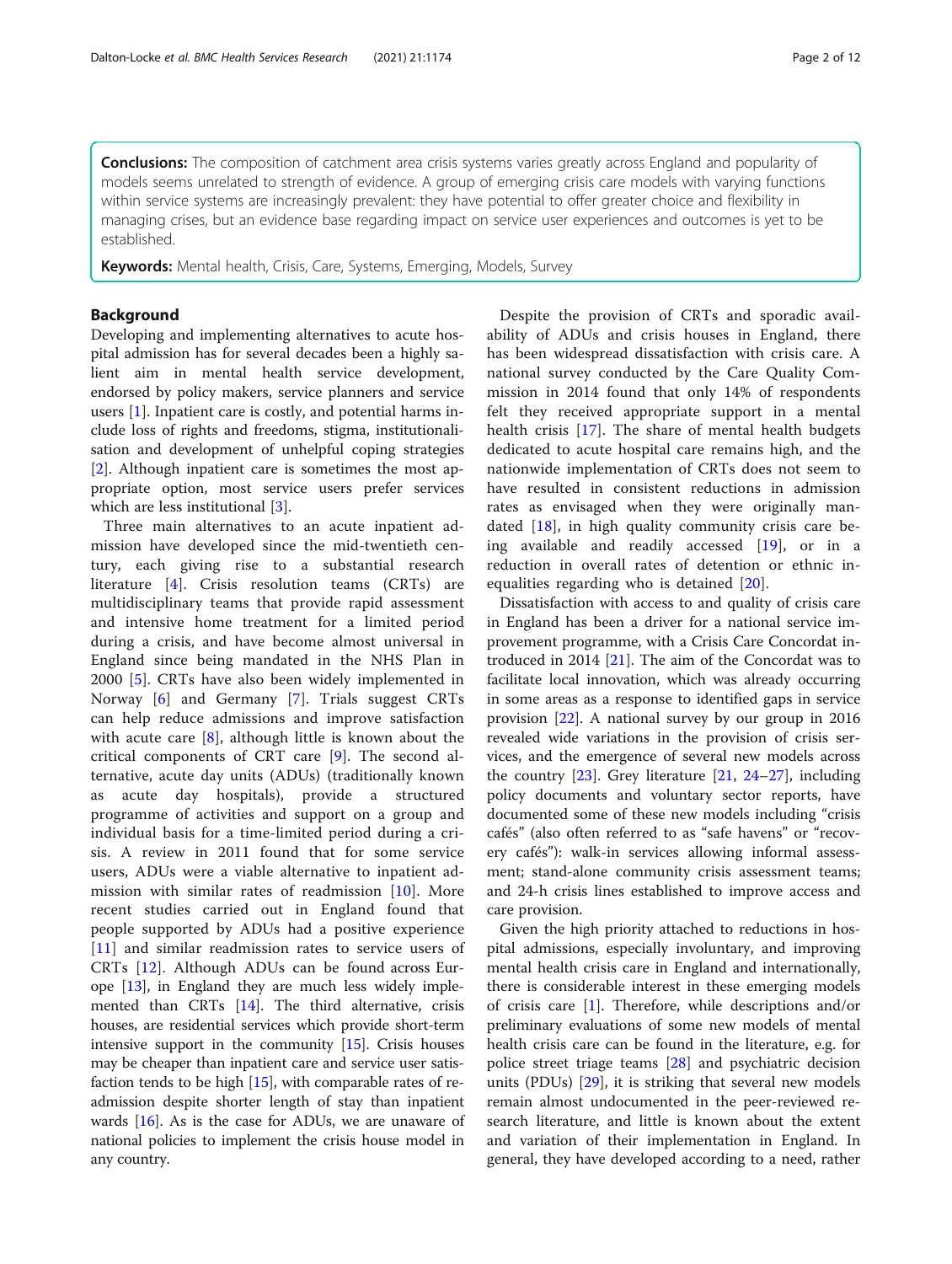than via the process of theory building and iterative testing advocated in guidance such as the Medical Research Council (MRC) framework [[30\]](#page-11-0). If new models are to be recommended across England and beyond, clear definitions of their purposes and key components is required as a prelude to acquiring evidence on their effectiveness and cost-effectiveness.

We conducted a national survey of mental health community crisis care services for all age groups in England in 2019, to identify and describe these emerging crisis service models. In this paper, we focus on the survey data regarding crisis care for adults of working age or all ages. The research questions were:

- I. What are the characteristics of the new models of crisis care in England?
- II. How widely disseminated are these new models of crisis care, and can trends over time be discerned when comparisons are made with a 2016 survey in which some preliminary information about these models was acquired?

# Methods

#### Design and participants

From April to December 2019, we conducted a crosssectional national survey of crisis care in England. The basic unit for our data collection was the catchment area of CRTs. Following government mandates, almost every area in England is served by such a team, with most mental health Trust catchment areas sub-divided by several CRTs [[23\]](#page-10-0). Our first choice of participant for each area was the CRT manager, as staff in this role are normally required to have a very good familiarity with crisis services in their local catchment areas. We asked participants to complete each question regarding local service provision on 31 March 2019. As a first step in carrying out the survey, we identified and mapped all CRTs in England, including CRTs specialising in children and young people, adults of working age or all ages, and older adults and people with dementia. We defined a CRT as a service which provides time-limited (usually up to around a month) acute care to people in their homes who are experiencing a mental health crisis, with the aim of averting hospital admission. We excluded generic services in which an acute response was one of several service functions, for example, a general children and young people's mental health service that also provides enhanced care to their service users when in crisis.

# Measures

Development of the survey was led by experts in crisis care research with relevant experience in the develop-ment of data collection tools (SJ and BLE [\[23,](#page-10-0) [31](#page-11-0), [32](#page-11-0)]) and was informed by iterative feedback from a working group set-up specifically for this study. This working group included people with relevant lived experience of using services or supporting those who do, senior practitioners and managers currently or recently working in CRTs, relevant policy officials, and other academic researchers with expertise in acute care from a range of disciplinary backgrounds. The survey was delivered via UCL Opinio, a tool for designing and hosting surveys online. The survey was designed so that it could be completed online by the participant or via telephone with a researcher. It was tested by the working group and then piloted with managers from three separate CRTs.

The survey included structured and free text questions regarding the CRT the participant managed, and other local community crisis care services available in the CRT's catchment area. These included the types of service identified as emerging innovative models in our preliminary 2016 survey  $(23)$ , as well as from the grey literature including policy documents, and the authors' and working group's personal knowledge. Table [1](#page-3-0) shows the models included, and the operational definitions used to determine whether services met inclusion criteria for the survey.

Participants were thus asked between 69 and 292 questions, depending on what services were provided locally. Each question included a 'Not sure' or 'Don't know' response to avoid the participant guessing at answers. The survey took around 45 minutes to complete: a copy is included in the [Supplementary Information.](#page-9-0)

#### Mapping

An initial list of CRTs in England serving all age groups was generated from four sources: i) a crisis care survey carried out by the research team in 2016  $[23]$ , ii) a separate survey carried out by NHS England in 2018–2019, iii) Freedom of Information requests sent to NHS Clinical Commissioning Groups (in the UK, under the Freedom of Information Act 2000 [\[33\]](#page-11-0), members of the public have the right to request information held by public authorities); and iv) NHS Trust websites. Mapped CRT services were then contacted to confirm eligibility (i.e., that the primary remit of the service was to provide brief, intensive home treatment to people experiencing acute mental health problems, and the service was operational on 31 March 2019), contact details of the service manager or a senior member of staff which the survey invitation should be sent to, and to check details of other local CRTs.

Potential participants were sent an information sheet and a letter of support from the Department of Health and Social Care. The survey was completed by consenting participants online or via telephone interview with a researcher (CDL, JHS, LSR, NL and RS). Alternative respondents were sought where the person originally invited declined or did not respond.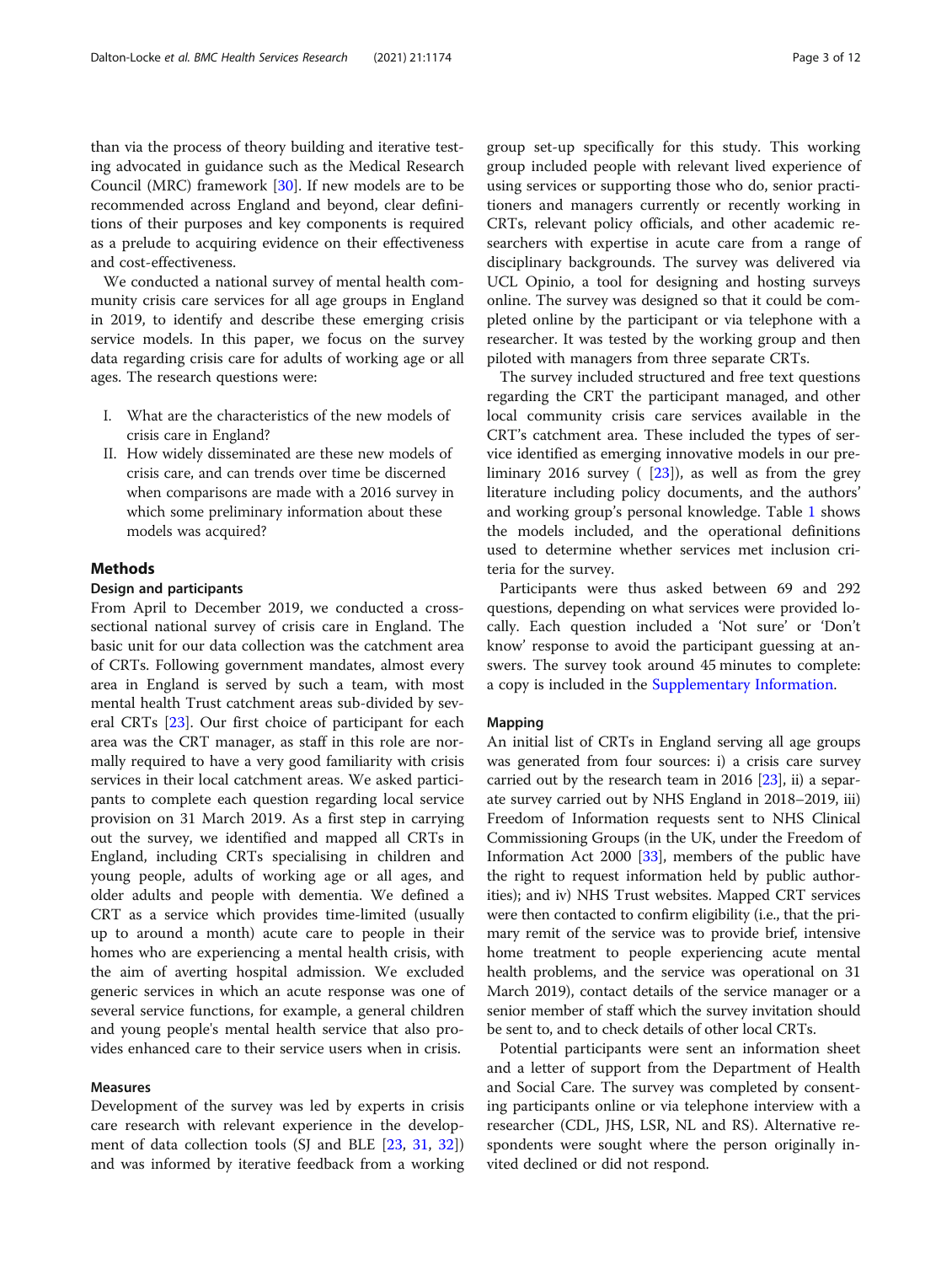<span id="page-3-0"></span>

acu

san

as clinical decision units)

| Crisis service                                                                   | <b>Definition</b>                                                                                                                                                                                                                                                                                                                               |  |
|----------------------------------------------------------------------------------|-------------------------------------------------------------------------------------------------------------------------------------------------------------------------------------------------------------------------------------------------------------------------------------------------------------------------------------------------|--|
| Acute day unit (ADU; traditionally known as<br>acute day hospital)               | A non-residential day hospital / crisis day service providing support, activity and therapeutic groups,<br>for people in mental health crisis.                                                                                                                                                                                                  |  |
| Crisis assessment service                                                        | A service which provides rapid response crisis assessment in a community setting but does not<br>also provide home treatment for acute mental health problems.                                                                                                                                                                                  |  |
| Crisis telephone service                                                         | A service which provides crisis response and triage via telephone only, without face-to-face<br>contact.                                                                                                                                                                                                                                        |  |
| Crisis house                                                                     | A time-limited non-hospital residential service for people in mental health crisis.                                                                                                                                                                                                                                                             |  |
| Crisis café (often referred to as safe havens or<br>sanctuaries)                 | A community-based service which provides out of hours assessment and immediate support for<br>people in mental health crisis, intended to reduce pressure on Accident and Emergency<br>departments.                                                                                                                                             |  |
| Police and/or ambulance street triage team                                       | A team where mental health staff work jointly with police and/or ambulance services to arrange<br>appropriate assessment and support for people with mental health problems who come to the<br>attention of the police and/or ambulance service, and provide alternatives to using Section 136 of<br>the Mental Health Act 1983 where possible. |  |
| Psychiatric decision unit (PDU; often referred to<br>as clinical decision units) | A dedicated space (separate from an Accident and Emergency department / psychiatric ward /<br>psychiatric liaison team) in which assessment can be conducted and treatment plans developed<br>for patients in mental health crisis who are accessing emergency services. People may typically stay<br>for up to 24-48 h.                        |  |
| Triage ward                                                                      | Inpatient psychiatric wards that admit patients for briefer stays than are usual on acute psychiatric<br>wards. Usually these do not admit people compulsorily detained under mental health legislation,<br>and they work closely with local community crisis services to avoid the need to transfer to an                                      |  |

acute psychiatric ward.

Crisis family placements service  $\blacksquare$  A service involving families offering short-term crisis foster placements in their family home for

#### Data validation and cleaning

Where there was missing data, second respondents nominated by our initial respondent were contacted and asked to complete these questions. Researchers (BLE, CDL, LC and RS) then checked remaining gaps and inconsistencies in the data, with reference to available public information including Trust websites and a directory of voluntary sector crisis services provided from a recently completed study [[22\]](#page-10-0). All participants and NHS Trust Chief Executives were then contacted by the study team and invited to check and correct any remaining inaccuracies. Where information could not be confirmed or discrepancies resolved, data was treated as missing.

#### Data analysis

This study reports descriptive results using Microsoft Excel and compares data from the current survey with a similar survey carried out in 2016 [[23\]](#page-10-0).

# Ethics

Our survey, commissioned by national policy-makers to understand current service provision, met national guidelines [[34\]](#page-11-0) for a service evaluation which did not require review from an ethics committee nor did it require participants to provide informed consent. We did however provide staff invited to take part in this survey with a participant information sheet (see [Supplementary](#page-9-0) [Materials\)](#page-9-0). We consulted Noclor, the research support service overseeing research governance for several NHS Trusts in North London to check this.

# Results

people in mental health crisis, supported by local crisis services.

We mapped 200 CRTs serving working age adults or adults of all ages provided by 59 NHS Trusts and one independent health care provider. The survey opened 1 April 2019 and closed 18 December 2019. It used 31 March 2019 as the reference point for all questions. 184 of the 200 adult CRHTTs in England (92%), completed the survey. Completion was defined as having answered questions relating to the CRHTT and crisis assessment and telephone services. Only one NHS Mental Health Trust did not provide an adult CRT, compared to two in 2016 [[23\]](#page-10-0): this Trust is not included in this study. We also mapped 39 children and young people CRTs and 49 older adults/dementia CRTs.

Table [2](#page-4-0) shows the types of crisis service available to the public for each adult CRT catchment area where there was a response to the survey, and compares this to data collected in the 2016 survey [\[23](#page-10-0)]. A single crisis service may serve more than one adult CRT catchment area, and there may be more than one crisis service of each type in a local CRT catchment area. Therefore, this table does not show the total number of different crisis services in the country.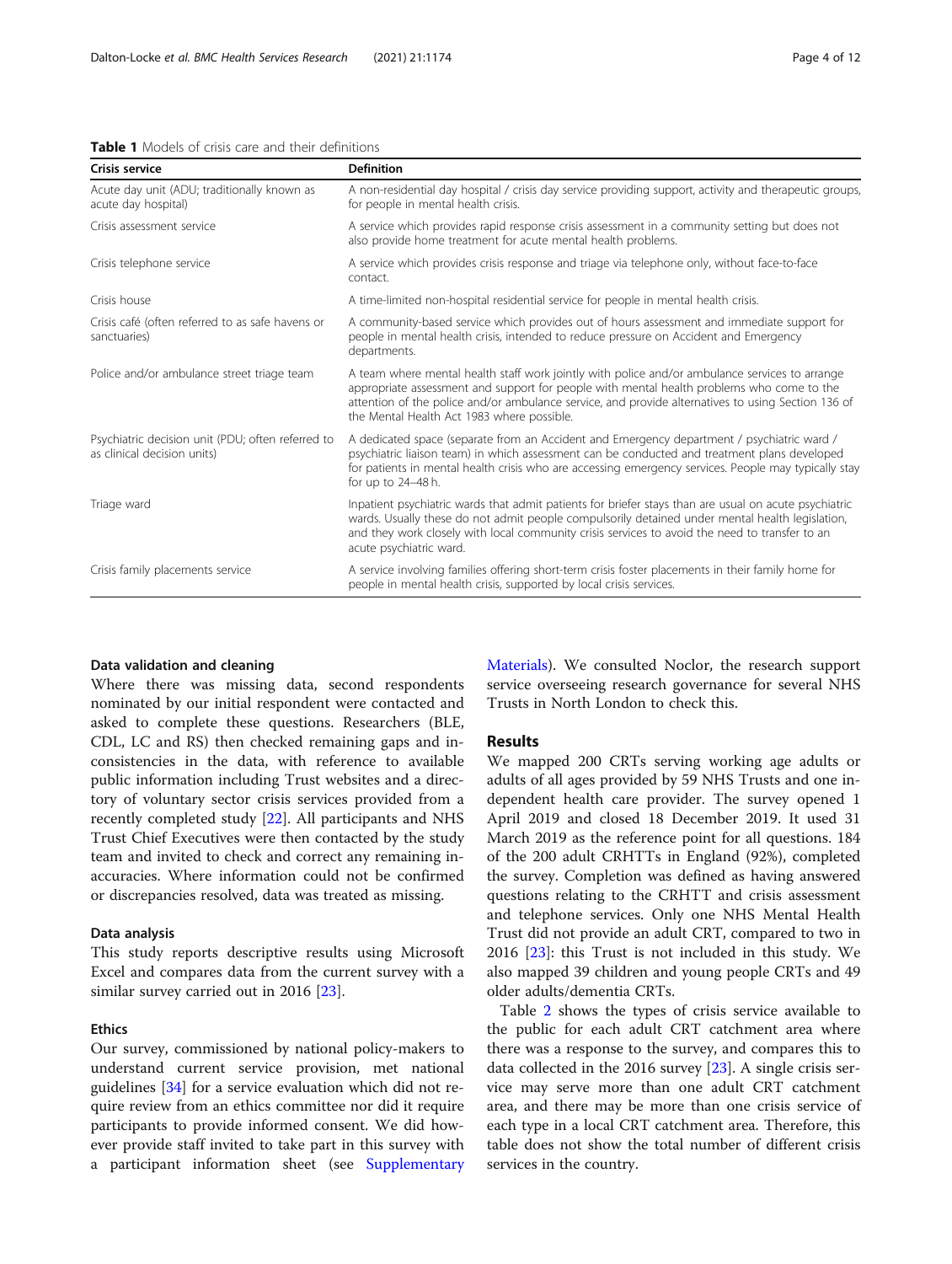| Crisis service                        | N (%) of adult CRTs with access to other crisis service models |                                        |
|---------------------------------------|----------------------------------------------------------------|----------------------------------------|
|                                       | 2016 survey<br>(198 mapped adult CRTs)                         | 2019 survey<br>(200 mapped adult CRTs) |
| Children and young people CRT         | 91/182 (50%)                                                   | 84/200 (42%)                           |
| Older adult/ dementia CRT             | 77/183 (42%)                                                   | 73/200 (37%)                           |
| A separate crisis assessment service  | 59/184 (32%)                                                   | 71/185 (38%)                           |
| A separate crisis telephone service   | 132/184 (72%)                                                  | 115/184 (63%)                          |
| Psychiatric decision unit (PDU)       | Data not available                                             | 30/182 (16%)                           |
| Triage ward                           | Data not available                                             | 7/174 (4%)                             |
| Crisis house                          | 85/185 (46%)                                                   | 85/180 (47%)                           |
| Acute day unit (ADU)                  | 40/185 (22%)                                                   | 20/182 (11%)                           |
| Crisis family placement scheme        | Data not available                                             | 5/174 (3%)                             |
| Crisis café                           | 28/185 (15%)                                                   | 52/180 (29%)                           |
| Police and/or ambulance street triage | 106/184 (58%)                                                  | 118/182 (65%)                          |

<span id="page-4-0"></span>Table 2 Total mapped CRTs and the availability of other types of crisis service in 2016 and 2019

Table 2 illustrates that the level of provision of crisis houses in England has remained constant since 2016, with almost half of CRTs having access to this form of crisis care. Access to ADUs has declined since 2016, while trends towards more widespread provision of other crisis care models can be observed: crisis assessment teams, crisis cafés and police and ambulance street triage teams. Other crisis models not included in the 2016 survey are also available in a minority of areas: PDUs, inpatient triage wards and crisis family placement schemes.

In the section below, we use our survey results to provide a structured summary of the core characteristics of each of these service models and variations in how they are organised. We also provide a case example of each model, using publicly available information. Further detail about the characteristics of each model is provided in the [Supplementary Materials](#page-9-0) (Tables 1 to 8).

### Crisis assessment services

In 38% of CRT catchment areas, a separate crisis assessment team has been established, providing rapid assessment and referral on to other acute mental health services where appropriate. Whereas the original CRT model in England involves delivery of both rapid crisis assessment and intensive home treatment by the same team, in areas with crisis assessment services, these two functions are now provided by separate crisis assessment and crisis home treatment teams. Around two-thirds of crisis assessment services were operating 24-h (48/70, 69%) and three-quarters accepted self-referrals from any member of the public as well as from professionals (53/ 71, 75%).

The First Response Service provided by Cambridge and Peterborough NHS Trust is an example of such a

service [\[35](#page-11-0)]. The service offers responsive, face-to-face crisis assessment in the community throughout their catchment area. It is open 24/7 and people can self-refer via NHS 111 option 2 (a national healthcare telephone triage service). They also accept referrals from anyone acting on behalf of the person in crisis, such as carers, GPs, and ambulance and police staff. The introduction of the First Response Service has been supported by the development of two crisis cafés, provided by a voluntary sector organisation and offering a range of support, including peer support.

#### Crisis telephone services

A majority of CRTs had a separate dedicated crisis telephone service providing a response within their catchment area and triaging to other services in 2019 (115/ 184, 63%) but access to this type of crisis service had reduced since 2016 (132/184, 72%), possibly reflecting the increase of crisis assessment teams offering open access to face-to-face assessment. Most crisis telephone services were provided by the NHS (103/115, 91%), accessible by any member of the public seeking help within their catchment area (92/115, 80%) and available 24hr (83/ 114, 73%).

The Single Point of Access service for Central and North West London NHS Trust [[36\]](#page-11-0) is available 24/7 via telephone and email. It can be accessed by the person in crisis or by someone on their behalf, including family, carers and other healthcare professionals such as GPs. Staff assess the urgency of the presented mental health problem and triage appropriately, which can include making appointments with other mental health services. Anyone who has concern for someone can also contact the service for advice and signposting.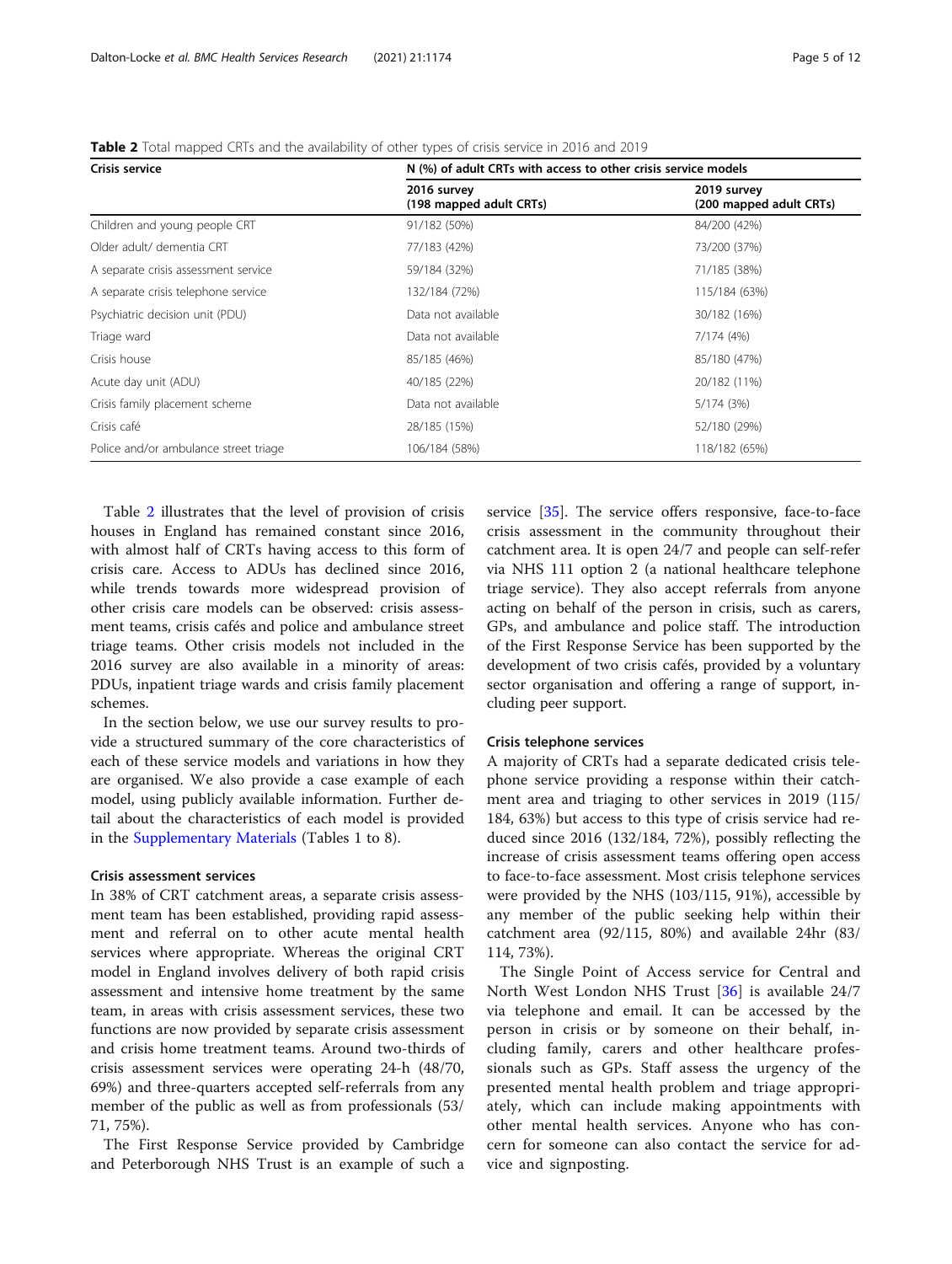# Crisis houses

Almost half of adult CRTs had access to a local crisis house (85/180, 47%), a 24hr staffed community premises where people in crisis could go for a short stay. Just over half of CRTs who told us there was access to a local crisis house reported they had exclusive referral rights to the service so that all access was via this route (46/85, 54%). A minority reported the crisis house accepted selfreferrals (14/85, 16%). Almost all CRTs in areas with crisis houses could 'always' or 'usually' access a crisis house bed when needed (74/83, 89%), and 43% told us they could arrange an admission within 4 hours (35/82).

Lowther Street Crisis House in Cumbria [[37\]](#page-11-0) is provided by the Richmond Fellowship, a national mental health charity. It is the only crisis house in Cumbria and accepts referrals 24/7 from other healthcare services. They have six places and a minimum of two staff on duty at all times, with a nurse available on call. The service aim is to provide an alternative to an acute hospital admission, in a homely, community setting.

The Drayton Park Women's Crisis House, provided by Camden and Islington NHS Foundation Trust, is another example of a crisis house  $[38]$  $[38]$ . They have 12 places available to women, including rooms where mothers can be admitted with their children. The service accepts selfreferrals, and the staff, who are all women, are trained to work with women who may have experienced or are currently experiencing trauma such as sexual, physical or emotional abuse. The length of stay is initially 7 days, but this can be extended up to a maximum of 4 weeks. Past and current residents are also invited to a weekly support group.

## Crisis cafés

The main remit of a crisis café is to provide a place other than hospital emergency departments where people in crisis can go to for support and signposting to other crisis services. They are often referred to as 'safe havens' or 'recovery cafés' and are typically provided by voluntary sector organisations. Such a service was available in around a third of adult CRT catchment areas in 2019 (52/180, 29%), up from 15% in 2016 (28/185). In most catchment areas, at least one of the crisis cafés was provided by the voluntary sector (40/48, 83%) and had a crisis café open 7 days a week for at least 4 hours each day (32/48, 67%), typically during out-of-office hours (i.e. 5pm to 9am). Most allowed members of the public to attend without an appointment (32/47, 68%), and around a fifth were service user led (7/36, 19%).

The Bexley Crisis Café is provided by the mental health charity, Mind, and is located in south-east London [\[39](#page-11-0)]. They are open 6-10pm 7 days a week and adults over 18 can drop-in without an appointment to access mental health support and advice, including signposting to appropriate services. They aim to provide an environment which feels safe and welcoming for people in distress, and to help people feel less isolated.

Dial House in Leeds is provided by a partnership between Leeds Survivor-Led Crisis Service and Touchstone, offering a place of sanctuary in a homely environment [[40\]](#page-11-0). It is open 6pm-2am on Mondays, Wednesdays, Fridays, Saturdays, and Sundays, and people in crisis can access the service by calling on the day that they wish to visit. They provide transport to and from the service and have a family room so parents can visit with their children.

# Acute day units (ADUs)

Only 20 (11%) CRTs had access to an ADU, a day service where people in crisis could be admitted for a programme involving a mixture of therapies, activities and social contact. Seven CRTs (35%) told us they had exclusive referral rights to the ADU. Eight (40%) could 'always' access a place when needed and another 11 (55%) could usually access a place. Most CRTs could arrange a place within 24 hours (12/20, 60%).

The Fennell Acute Day Treatment Service in Coventry is provided by Coventry and Warwickshire Partnership NHS Trust [\[41\]](#page-11-0). The service aims to provide an alternative to hospital admission and support early discharge from hospital, with a focus on crisis resolution and recovery. They provide individual and group focussed support including physical health assessments, signposting and vocational groups such as gardening and sewing.

#### Police and/or ambulance street triage

Street triage services are available in about two thirds of CRT catchment areas (118/182, 65%). At least three different models of street triage have been implemented in England: i) two-fifths operated as a mobile unit with a mental health worker and a police officer or paramedic (44/109, 40%), attending calls where there was a suspected mental health element; ii) around one-fifth had a mental health worker stationed at a call centre who could go out with a police officer or paramedic to calls when required (23/109, 21%); iii) just under a fifth told us that a mental health worker was stationed at the call centre and could provide phone advice only (19/109, 17%). The remainder selected 'other' (23/109, 21%). A quarter of CRTs who told us there was a local street triage team reported it was a 24hr service (23/93, 25%).

The Teeside Street Triage, a partnership between Tees, Esk, and Wear Valley NHS Foundation Trust and Cleveland Police, is available daily from 4pm until mid-night [[42\]](#page-11-0). When a police officer encounters someone they think may have a mental health need, they contact a team of mental health nurses who arrive at the location and carry out an assessment. The aim of the service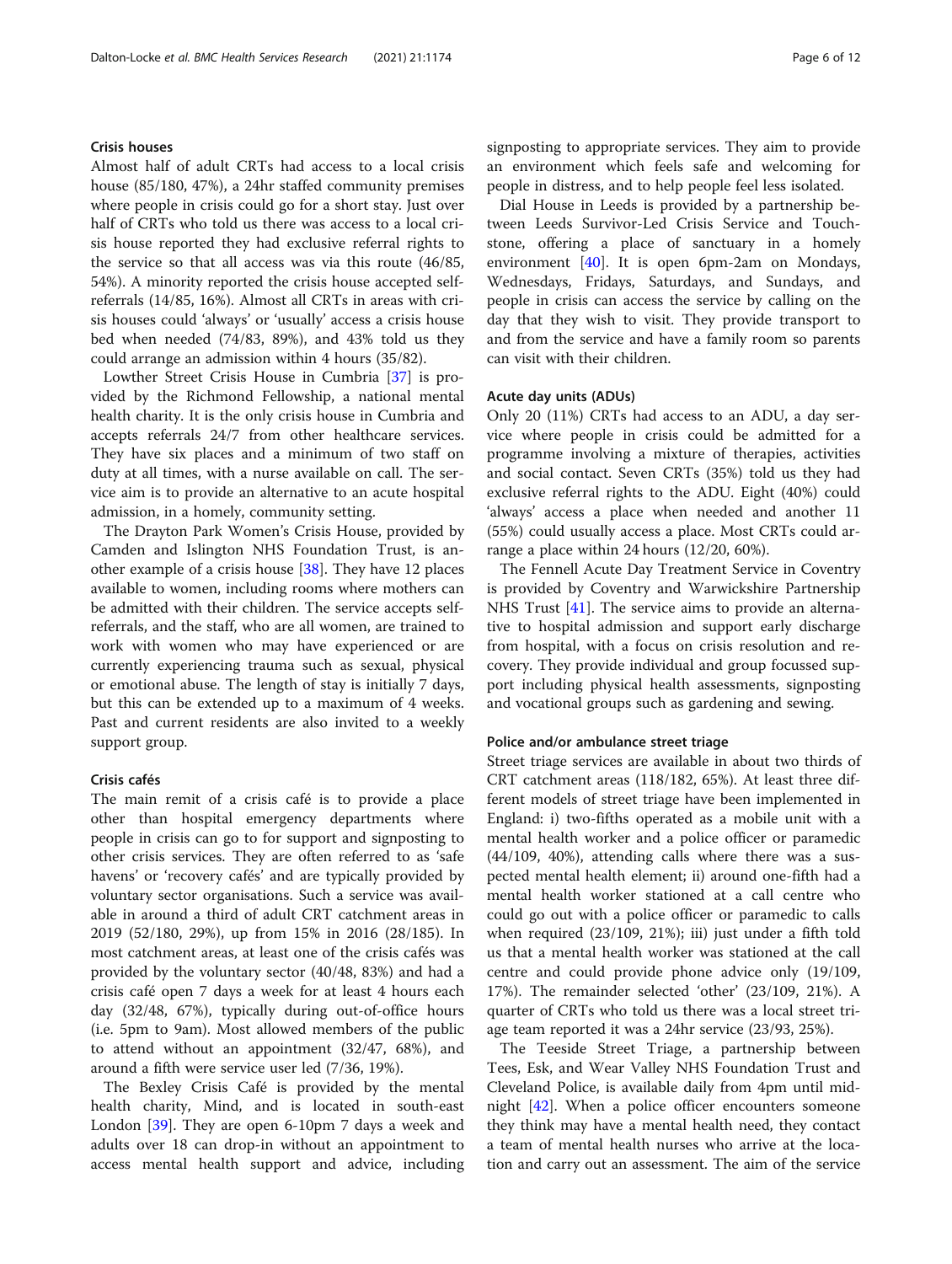was to reduce admissions under Section 136 of the Mental Health Act 1983, and provide people with mental health problems with more appropriate support. The team of nurses also provides training to Cleveland Police officers to increase mental health awareness.

# Psychiatric decision units (PDUs)

PDUs are dedicated spaces co-located with or accessed via a general hospital emergency department where a mental health assessment can be conducted and a support plan put in place for people who are in crisis. The majority of CRTs with a local PDU told us this unit was based in a psychiatric hospital (21/30, 70%), almost all were 24hr (27/28, 96%), and around four-fifths provided reclining seats rather than beds (23/28, 82%).

The Sheffield Decision Unit, provided by Sheffield Health and Social Care NHS Foundation Trust, aims to offer a safe and comfortable place for people in crisis to be assessed  $[43]$  $[43]$ . It is located near, but is separate from, the Northern General Hospital Accident and Emergency department. It is designed for short stays with a maximum stay of 48 hours. There are male and female lounge areas with recliners, no beds, and private assessment rooms.

#### Triage wards

Triage wards are assessment wards with shorter stays than acute wards and work closely with community crisis services with the aim avoiding referral to an acute ward. They usually do not admit patients detained under the Mental Health Act 1983. In 2019, only seven out of 174 (4%) CRTs had access to a local triage ward. The median maximum length of stay was 72 hours and the median number of beds on the ward was 18.

The Swift Assessment for the Immediate Resolution of Emergencies (SAFIRE) Unit in Manchester, provided by Greater Manchester Mental Health NHS Foundation Trust, offers rapid assessments of people in mental health crisis with the aim of identifying the most appropriate form of support [[44](#page-11-0)]. Although this may entail transfer to an acute inpatient ward, the intention is to find an alternative to inpatient admission, which will usually mean a transfer to the CRT or to the community mental health team. The unit has nine beds and is available 24/7.

# Crisis family placement schemes

Crisis family placement schemes provide people in crisis with a trained and supported host family. Only five out of 174 CRTs (3%), all in the same NHS Trust, had access to a crisis family placement scheme for adults in 2019. This was an NHS-run service. The CRTs reported they could usually access a place when needed, and that placements could typically be arranged within 24 hours. A typical length of stay with the host family was just under 4 weeks.

The Hertfordshire Host Families Scheme, provided by Hertfordshire Partnership University NHS Foundation Trust, is intended to offer a welcoming family environment for a person in crisis as an alternative to hospital admission or to support an early discharge [[45\]](#page-11-0). Guests are encouraged to take part in daily life such as cooking meals and walking the dog. Host families and guests are supported by the local CRT and the families receive a payment to cover the costs of having a guest. Guests usually stay for between 3 to 6 weeks.

### Crisis care systems

As Table [2](#page-4-0) illustrates, there is wide variation in the local provision of different crisis care models, this leads to variation between local crisis care systems. Table 3 presents three examples of local crisis care systems, at the NHS Trust level. These do not represent defined types of system, but illustrate the extent and nature of variation within local crisis care systems.

#### **Discussion**

New models of crisis care have become widespread in England, but there is wide variation in local provision meaning some people have access to many alternative forms of community crisis care whilst others have access to just the crisis resolution teams that have been standard in the UK over the past 20 years, offering assessment, and where feasible, home treatment. The national implementation of CRTs following the NHS Plan (2000) [[5\]](#page-10-0) provided a local dedicated service whereby people acutely unwell could be assessed and treated in the community and in their own homes. However, gaps and shortfalls in quality have continued to be identified in

### Table 3 Crisis care system examples

Example 1: NHS Trust in South England, serving a large mixed urban and rural area

This Trust was divided into four catchment areas, each with its own CRT. The whole area covered by the Trust had a crisis telephone service separate from the CRT, one crisis house, one ADU, and one PDU. There were no crisis cafés, triage wards or street triage teams.

Example 2: NHS Trust in North England, serving a predominantly urban area

There were two CRTs provided by this Trust, each serving their own catchment area, with a single crisis assessment service working separately but in partnership with both CRTs. There was also a crisis café and a police street triage service but there were no crisis houses, ADUs, PDUs or triage wards.

Example 3: NHS Trust in South-West England, serving a small, mainly rural area

In this Trust, crisis assessment and home treatment functions were all provided by the local CRT. There were none of the emerging crisis care service models described in this paper.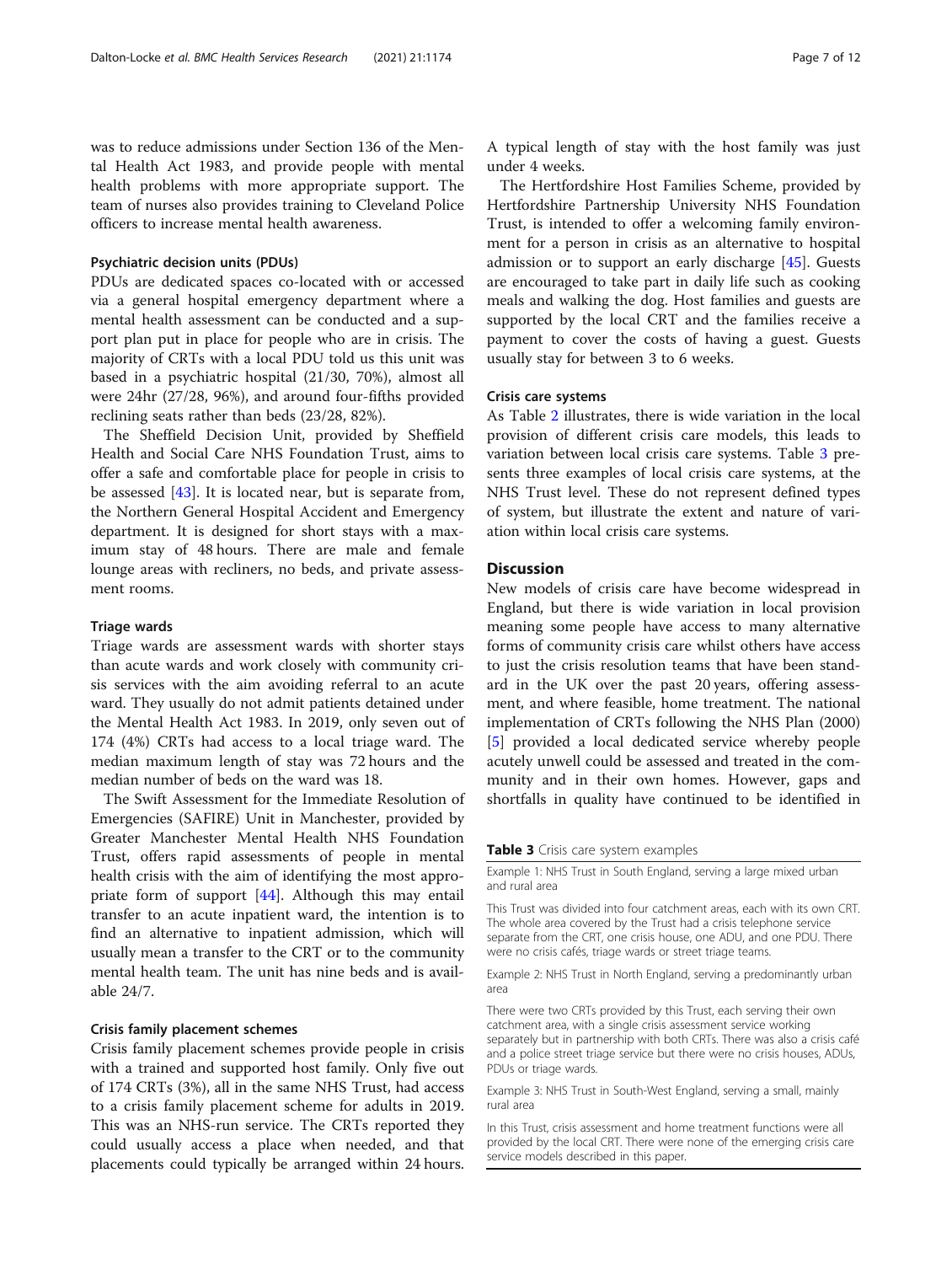the acute care system despite this national implementation, resulting in the past 10 years in the proliferation of specialised crisis care models documented in our study. This has potential to provide greater choice, flexibility and role clarity but may also come with risks of discontinuity in care, greater complexity and difficulty in navigating systems. Whole-system evaluation may be required to fully understand the impact of this change.

Furthermore, there does not appear to be a link between the extent of evidence and adoption of new models of crisis care. For example, crisis cafés have increased the most rapidly between 2016 and 2019 of all the emerging models but there is minimal evidence regarding their effectiveness, whereas ADUs have a substantial body of evidence  $[10-12, 14]$  $[10-12, 14]$  $[10-12, 14]$  $[10-12, 14]$  $[10-12, 14]$  $[10-12, 14]$  $[10-12, 14]$  but have declined over the same period. This is inconsistent with aspirations that policy should be rooted in evidence in order to make best use of resources and maximise safety, acceptability and effectiveness of services. Thus, evidence now needs to be acquired regarding impacts of previously untested crisis care models' safety, service users' experiences and outcomes, and their impact on resource use in the system as a whole. Availability of a greater range of models and pathways in crisis care systems has potential to increase choice and the range of needs that can be successfully addressed, but we now need to understand which models work best for whom and under what circumstances, and whether any significant risks or unintended harms are involved.

For example, stand-alone crisis assessment services may be able to respond more quickly and flexibly to initial help-seeking than a traditional CRT which provides both assessment and home treatment, and are especially attractive in areas where there is a range of crisis care alternatives. However, a separate assessment team may take resource away from the home treatment team and reduce flexibility by allowing for less sharing of resource between crisis assessment and home treatment. It is also unclear how it affects the experience of the person in crisis. One of the criticisms levelled at the traditional CRT model is that the service user may be seen by several different healthcare clinicians during their brief time with the CRT, hampering the continuity of care and the formation of therapeutic relationships [\[46](#page-11-0)]. This may be more likely if the person is assessed and treated by two different teams. Evaluation of this model is needed to better understand its impact on the system and service users. Crisis cafés which offer non-clinical forms of support in a less formal setting than a hospital emergency department may facilitate earlier help-seeking, for example for people who may be at risk of harming themselves if they become severely distressed. However, they may be less well equipped than hospital settings to provide swift access to physical tests or treatment or a full clinical assessment, with potential safety risks if widely used as a first point of crisis support. Psychiatric decision units may reduce pressure on emergency departments, but have also been criticised as holding distressed service users for extended periods in uncomfortable surroundings, for example with reclining seats rather than beds [[47](#page-11-0)]. Thus, it cannot be assumed that no unintended negative consequences result from new models. For example, the Serenity Integrated Mentoring (SIM) model which aims to facilitate joint working by mental health care services and the police to better support people who frequently use emergency services  $[48]$ , has been deployed by around half of NHS Trusts in England without a robust evidence base and has faced widespread criticism. In addition to a lack of evidence, the criticism has been mainly focused on the ethics of police involvement in mental health care. The criticism has led to a coalition including people with relevant lived experience, clinicians and policy makers, protesting against the model's deployment [[49](#page-11-0)–[51](#page-11-0)], resulting in policy makers requiring Trusts urgently to review its further use.

# Limitations

This survey was carried out in 2019, and as the changes since 2016 indicate, this is an area of health care which changes quickly and so may not provide an accurate picture of current provision. Our survey also focused on the provision of distinct service models, rather than how services or staff were coordinated at the system level. This survey therefore did not capture the implementation of the SIM model described above. Furthermore, the COVID-19 pandemic and its wide-reaching impact on mental health care is likely to have further accelerated changes in crisis care, with reports of new crisis assessment services being rapidly introduced [[52,](#page-11-0) [53\]](#page-11-0). This study does however illustrate how crisis care systems have continued to change since the implementation of CRTs. Our focus is only on England, so no conclusions can be drawn about whether new models described are also found internationally.

Primary respondents in this survey were usually the manager of the CRT, who despite their signposting and triage role may not have a fully comprehensive knowledge of local crisis care. Although wide-ranging, our survey may have failed to elicit information about unusual local crisis services which we did not ask about directly – for example, a chaplaincy team which patrols a local area well known for suicide attempts and tries to dissuade people from their planned course of action [[54\]](#page-11-0). We did however apply rigorous methods to ensure the accuracy of the data, including having 'Not sure' or 'Don't know' response options to all survey questions to avoid participants guessing at answers, checking data with nominated second respondents where possible, and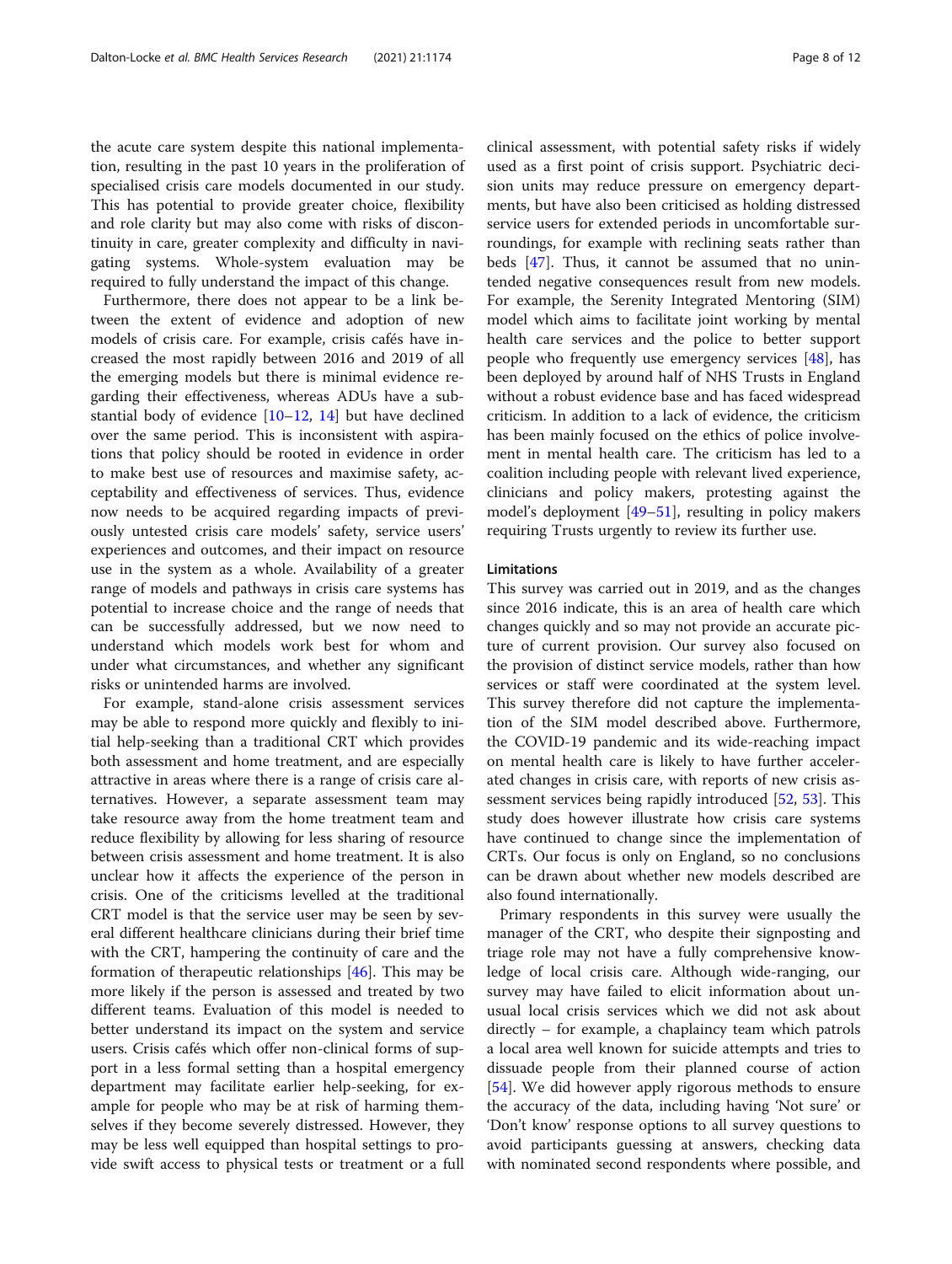checking the data against a directory of voluntary care services [\[22](#page-10-0)].

Finally, the survey asked only about organisation and not about content of care in crisis care services. We provided brief operational definitions, and so there should be core features which are common within the different service models. However, there may still be considerable variation within these models. For example, a national survey of PDUs in England found wide variety in how these services are structured and what activities they provide [\[29](#page-10-0)].

# Research implications

Several directions for further research are suggested by our findings. First, evaluations are needed of emerging crisis care models, including new services implemented during the COVID-19 pandemic. These evaluations should focus on service user outcomes and experiences, and consider the potential of unintentional harm caused by the model. For example, crisis cafés provide great potential but it is currently unknown whether this usually non-professional setting is appropriate for managing mental health crises. Also, economic analyses are needed to ensure that models make effective and efficient use of limited resources. Second, we did not investigate the role of service users and carers in developing and providing leadership in crisis services, although there are examples where this is reported to work well (e.g. Dial House in Leeds, England [\[40\]](#page-11-0)). Future research which helps better understand the role of people with lived experience in the commissioning, development, and delivery (as peer support workers), of emerging crisis care services will help inform future planning of services. Furthermore, research of new crisis care services or models should involve researchers with lived experience to ensure that such studies are addressing issues that are relevant to people using these services. Third, well-established crisis care models such as crisis houses and acute day services have been described and evaluated in a range of higher income countries. A task for further research is to establish whether the emerging models described in the current paper have also developed in other countries, how they fit into different crisis care systems if so, and what outcomes, service user experiences and risks may be associated with them in other contexts. Fourth, it is unclear whether there are any geographical or socioeconomic factors associated with the current provision of innovative crisis care service models. It is important that if these new service types do provide favourable outcomes that certain areas are not left behind, potentially exacerbating social and health inequalities. Fifth, research should explore the possibility of developing a typology of crisis care systems, and if different definable systems do exist, they should also be evaluated. Crisis care systems are likely to be complex and vary greatly but a broader understanding of the wider system is needed to fully understand the role and impact of individual services and the contexts in which they perform best.

# Implications for policy and practice

Unlike the NHS Plan 2000 which provided a very prescriptive, top-down national overhaul of mental health crisis care, recent service developments have been locally driven and varied, usually without robust evaluation. This creates a challenge for national policymakers and local commissioners to know what best to promote and provide. However, we identify four implications for policy and practice from our study. First, there is no obvious justification for the apparent decline in the provision of evidence-based community crisis services such as ADUs. We suggest policy makers and service planners should prioritise providing models such as ADUs and crisis houses where there is substantial evidence of benefit, and also that models can be safely implemented. Second, development of new models of care may divert attention from improving quality and service user experiences in existing services, such as CRTs. Kindness and compassion, attributes that are both highly valued by people in crisis, are often lacking in mental health crisis care [\[17](#page-10-0)]. Furthermore, in a recent study of 75 CRTs, none was found to be operating at high fidelity to the service model [\[19](#page-10-0)], but improvement initiatives can increase model fidelity and improve service outcomes [\[55](#page-11-0)]. It is important that innovation in service models does not divert all resources and attention from efforts to maintain and improve the quality of care delivered within existing services. Third, our survey illustrates high levels of innovation and variation in local community crisis care systems. This is likely to have increased during the COVID-19 pandemic, which has caused widespread changes to mental health care [\[52\]](#page-11-0). Given the lack of a robust evidence base regarding many of the emerging models described in our study, and the high levels of service user dissatisfaction with crisis care, there is a clear case for any further restructuring of crisis care to be co-produced from the start in order to meet service users' needs in a local context. Fourth, the variation in service provision may reflect a lack of prescriptive policy directives (beyond providing CRT [[5](#page-10-0)]) and initiatives like the Crisis Care Concordat [\[21\]](#page-10-0) which explicitly encourage local innovation. This may be appropriate given the widely recognised need to improve mental health crisis care and lack of evidence to support many emerging models, but it risks creating unwarranted variation and post code lotteries in what types of care are available in any given area. Some variation in crisis care provision between local areas is necessary and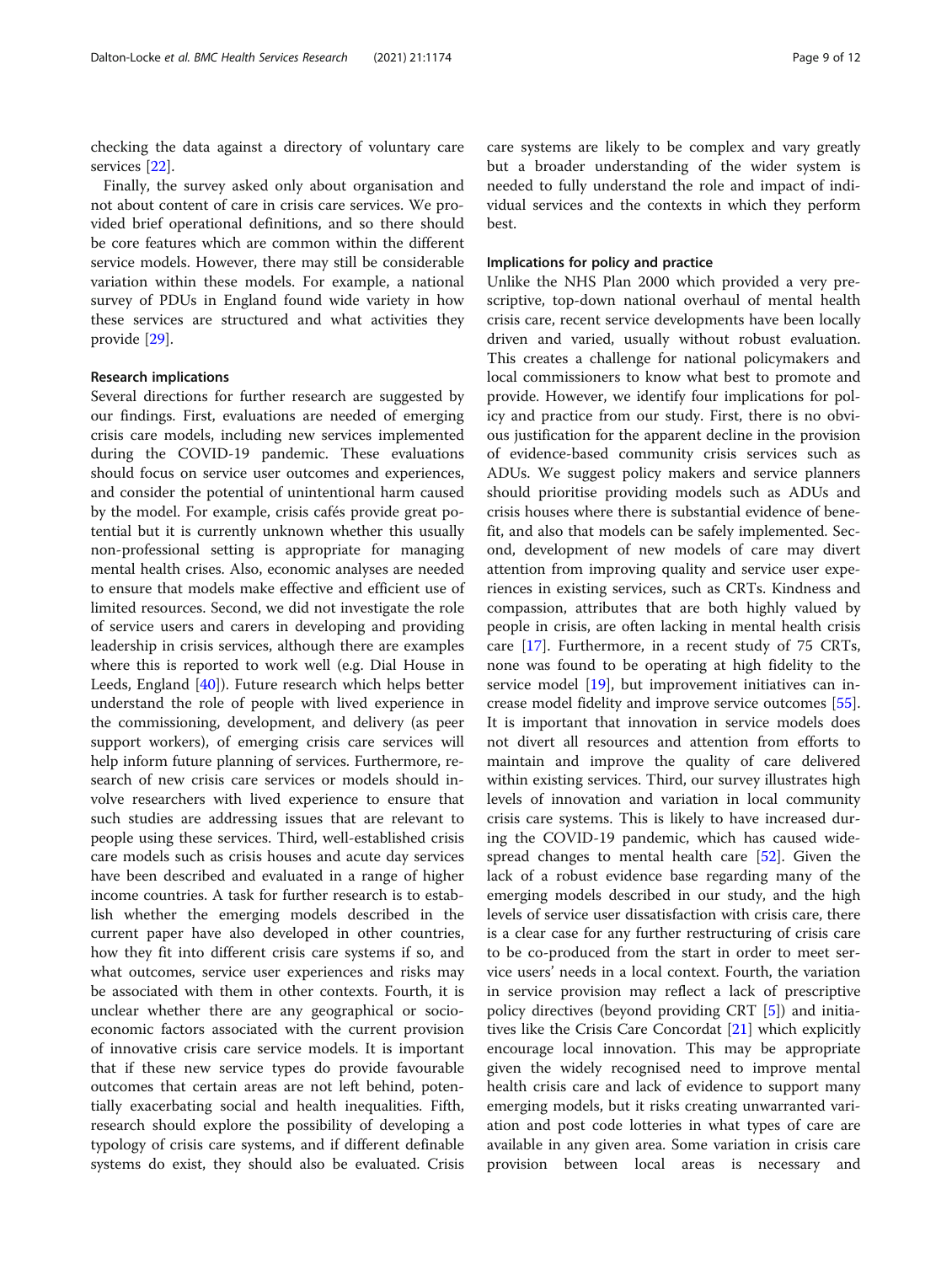<span id="page-9-0"></span>appropriate, for example, there are different challenges to providing crisis care in densely populated urban areas compared to large sparsely populated rural areas. However, there should still be core components which remain the same in order to avoid differences in access and quality of crisis care between localities. In the absence of sufficient evidence to guide policy clearly, national and local commissioners should diligently audit the impact of new services and changes to local crisis care systems, which will in turn increase the evidence

base and inform subsequent decision-making.

#### Conclusions

Crisis care in England has continued to evolve since the nationwide implementation of crisis resolution teams in 2000, with a trend toward specialisation seemingly borne out of local need and creating substantial regional variation. There are new and emerging crisis care models with great potential to improve access and service user satisfaction, but the evidence base for some of these models is lacking, and we do not yet know how introducing these new models affects the broader local crisis care system. Research evaluating these models and the adaptations made since the start of the COVID-19 pandemic is needed urgently to inform future crisis care provision.

#### Lived experience commentary

Chris Lynch and Karen Persaud.

Crisis Care Services (CCS) for users and carers are often considered the most traumatising and dehumanising aspect of Mental Health Services so we are pleased to see this research into emerging new models. From personal experience what happens when someone is at crisis point and what response they receive can dramatically affect the rest of their lives. A kind, compassionate, caring, and effective response followed by the right support can transform lives for the better.

The research highlights the massive variety that is offered, much of which seems to be built around what has historically been available, what funding has been obtained and which direction commissioners have taken recently. It still very much feels like a system built up around things being done to people and for people rather than things done with people and the scope did not capture details of treatments provided (e.g., psychosocial elements and whether crisis planning played a role in any aspect). Also missing from the picture was the role of carers despite being a critical element of the cycle. These aspects need further exploration for impact and efficacy.

Co-production was touched on but no mention of whether patients/service users and carers had a role in the development. Given the ambition is creating a more

inclusive and responsive service, service users and carers are a critical element of the development of CCS and this involvement must be measured as part of the whole picture. It is concerning (but not surprising) that evidence suggests CRTs sometimes do not work effectively to reduce admission rates. We need to know why. Customer feedback and satisfaction surveys would be a useful element of future data gathering exercises.

We want to see more around the quality of services and outcomes, ideally co-evaluated by people that have used them or cared for people that have. We think it's important that the research is co-produced in the future and services co-delivered, otherwise, we'll keep getting what we've always got.

We support the paper's recommendation for a new body of research to delve further into these emerging models and would advocate for inclusion of services outside the NHS and for any future work to seek to better understand what CCS means for marginalised groups (e.g., Afro-Caribbean males).

#### Abbreviations

ADU: Acute Day Unit; CCS: Crisis Care Services; CRT: Crisis Resolution Team; PDU: Psychiatric Decision Unit

#### Supplementary Information

The online version contains supplementary material available at [https://doi.](https://doi.org/10.1186/s12913-021-07181-x) [org/10.1186/s12913-021-07181-x](https://doi.org/10.1186/s12913-021-07181-x).

Additional file 1. NIHR Mental Health Policy Research Unit 2019 Crisis Care Survey.

Additional file 2: Supplementary Table 1. Crisis assessment services. **Supplementary Table 2.** Crisis telephone services. Supplementary Table 3. Crisis houses. Supplementary Table 4. Crisis cafés. Supplementary Table 5. Acute day units (ADU). Supplementary Table 6. Police and/or ambulance street triage. Supplementary Table 7. Psychiatric decision units (PDU). Supplementary Table 8. Triage wards.

Additional file 3. Participant Information Sheet.

#### Acknowledgements

The authors would like to thank the participants for responding to our invitations and taking the time to complete the survey. We are grateful to mental health policy colleagues in the Department of Health and Social Care and NHS England for their help in planning this survey and with mapping and approaching CRTs to take part.

#### Authors' contributions

SJ and BLE made the initial plan for the study. All authors contributed to protocol development. SJ drafted the survey, all authors commented, and CDL developed the online version for UCL Opinio. CDL and BLE led on mapping services and data collection. CDL, JHS, NL, LSR and RS mapped services, invited managers to complete the survey, and conducting telephone interviews with participants. Data cleaning was led by CDL and performed by CDL, BLE and LC. CDL prepared and finalised the results Tables. CDL, BLE and SJ drafted, and all authors contributed to and approved the final manuscript.

#### Funding

This paper presents independent research commissioned and funded by the National Institute for Health Research (NIHR) Policy Research Programme, conducted by the NIHR Policy Research Unit (PRU) in Mental Health. The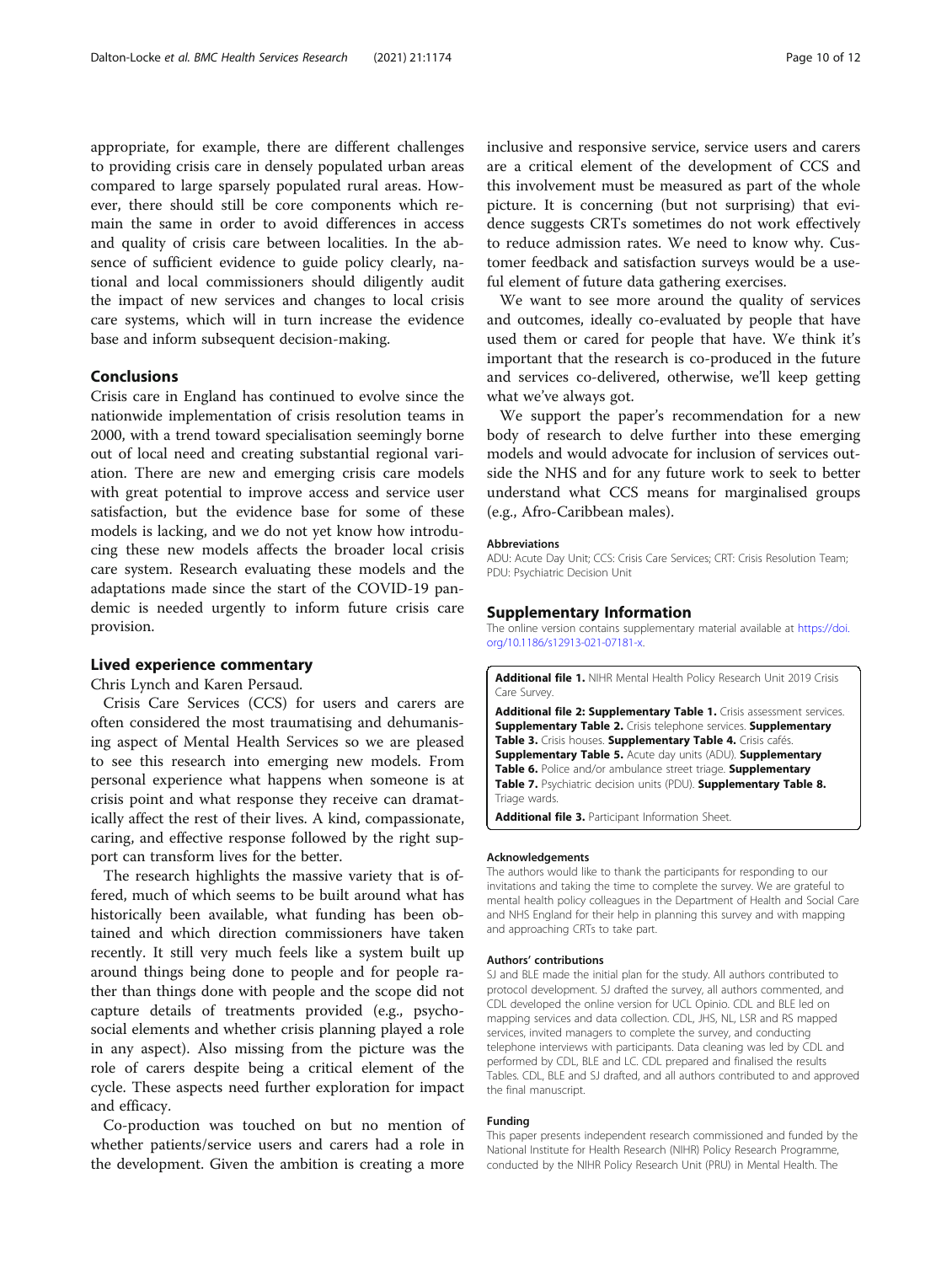<span id="page-10-0"></span>views expressed are those of the authors and not necessarily those of the NIHR, the Department of Health and Social Care or its arm's length bodies, or other government departments.

### Availability of data and materials

The dataset used and analysed during the current study are available from the corresponding author on reasonable request.

### **Declarations**

# Ethics approval and consent to participate

The study was reviewed and approved as a service evaluation by Noclor, the research support service overseeing research governance for several NHS Trusts in North London. As a service evaluation rather than research in which no personal data were collected, the survey did not require review and approval from a research ethics committee nor did it require participants to provide informed consent. We did however provide staff invited to take part in this survey with a participant information sheet (see [Supplementary](#page-9-0) [Materials](#page-9-0)). Wherever participants directed us to local R&D or audit committees, we followed Trusts' local governance procedures.

#### Consent for publication

Not applicable. Our plans to publish findings from this study was explained to participants in the Introduction to the survey. This text can be viewed in the copy of the survey included in the [supplementary materials](#page-9-0).

#### Competing interests

The authors declare that they have no competing interests.

#### Author details

<sup>1</sup>NIHR Mental Health Policy Research Unit, Division of Psychiatry, University College London, London, UK. <sup>2</sup> Camden and Islington NHS Foundation Trust, London, UK. <sup>3</sup>NIHR Mental Health Policy Research Unit, King's College London, Institute of Psychiatry, Psychology & Neuroscience, London, UK. 4 NIHR Mental Health Policy Research Unit Co-Production Group, Division of Psychiatry, University College London, London, UK. <sup>5</sup>Mental Health Policy Branch, Department of Health and Social Care, London, UK. <sup>6</sup>Oxleas NHS Foundation Trust, London, UK. <sup>7</sup>Oxford Health NHS Foundation Trust, Oxford, UK. <sup>8</sup>Faculty of Education, Health and Human Sciences, University of Greenwich, London, UK. <sup>9</sup>Health Services Management Centre, School of Social Policy, University of Birmingham, Birmingham, UK. <sup>10</sup>Southern District Health Board, Southern Health, Dunedin, New Zealand.

#### Received: 6 July 2021 Accepted: 15 October 2021 Published online: 29 October 2021

#### References

- Lloyd-Evans B, Johnson S. Community alternatives to inpatient admissions in psychiatry. World Psychiatry. 2019;18(1):31–2. [https://doi.org/10.1002/](https://doi.org/10.1002/wps.20587) [wps.20587.](https://doi.org/10.1002/wps.20587)
- 2. Bowers L, Chaplin R, Quirk A, Lelliott P. A conceptual model of the aims and functions of acute inpatient psychiatry. J Ment Health. 2009;18(4):316–25. [https://doi.org/10.1080/09638230802053359.](https://doi.org/10.1080/09638230802053359)
- 3. Farrelly S, Brown G, Rose D, Doherty E, Henderson RC, Birchwood M, et al. What service users with psychotic disorders want in a mental health crisis or relapse: thematic analysis of joint crisis plans. Soc Psych Psych Epid. 2014; 49(10):1609–17. [https://doi.org/10.1007/s00127-014-0869-1.](https://doi.org/10.1007/s00127-014-0869-1)
- Johnson S, Totman J, Hobbs L. Crisis and emergency services. In: Thornicroft G, Szmuckler G, Mueser K, Drake R, editors. Oxford textbook of community mental health. Oxford: Oxford University Press; 2011. p. 118–28. [https://doi.](https://doi.org/10.1093/med/9780199565498.003.0068) [org/10.1093/med/9780199565498.003.0068](https://doi.org/10.1093/med/9780199565498.003.0068).
- 5. Department of Health. The NHS Plan: a plan for investment, a plan for reform. 2000.
- 6. Johnson S. Crisis resolution and home treatment teams: an evolving model. Adv Psychiatr Treat. 2013;19(2):115–23. [https://doi.org/10.1192/apt.bp.107.](https://doi.org/10.1192/apt.bp.107.004192) [004192](https://doi.org/10.1192/apt.bp.107.004192).
- Lambert M, Karow A, Gallinat J, Ludecke D, Kraft V, Rohenkohl A, et al. Study protocol for a randomised controlled trial evaluating an evidence-based, stepped and coordinated care service model for mental disorders (RECOVER). BMJ Open. 2020;10(5):e036021. [https://doi.org/10.1136/](https://doi.org/10.1136/bmjopen-2019-036021) [bmjopen-2019-036021.](https://doi.org/10.1136/bmjopen-2019-036021)
- 8. Murphy S, Irving CB, Adams CE, Waqar M. Crisis intervention for people with severe mental illnesses. Cochrane Database Syst Rev. 2015;12. [https://doi.](https://doi.org/10.1002/14651858.CD001087.pub5) [org/10.1002/14651858.CD001087.pub5.](https://doi.org/10.1002/14651858.CD001087.pub5)
- Wheeler C, Lloyd-Evans B, Churchard A, Fitzgerald C, Fullarton K, Mosse L, et al. Implementation of the crisis resolution team model in adult mental health settings: a systematic review. BMC Psychiatry. 2015;15(1):74. [https://](https://doi.org/10.1186/s12888-015-0441-x) [doi.org/10.1186/s12888-015-0441-x](https://doi.org/10.1186/s12888-015-0441-x).
- 10. Marshall M, Crowther R, Sledge WH, Rathbone J, Soares-Weiser K. Day hospital versus admission for acute psychiatric disorders. Cochrane Database Syst Rev. 2011;12:CD004026. [https://doi.org/10.1002/14651858.](https://doi.org/10.1002/14651858.CD004026.pub2) [CD004026.pub2.](https://doi.org/10.1002/14651858.CD004026.pub2)
- 11. Morant N, Davidson M, Wackett J, Lamb D, Pinfold V, Smith D, et al. Acute day units for mental health crises: a qualitative study of service user and staff views and experiences. BMC Psychiatry. 2021;21(1):1–12. [https://doi.](https://doi.org/10.1186/s12888-021-03140-2) [org/10.1186/s12888-021-03140-2.](https://doi.org/10.1186/s12888-021-03140-2)
- 12. Lamb D, Steare T, Marston L, Canaway A, Johnson S, Kirkbride JB, et al. A comparison of clinical outcomes, service satisfaction and well-being in people using acute day units and crisis resolution teams: cohort study in England. Bjpsych Open. 2021;7(2):1–8. <https://doi.org/10.1192/bjo.2021.30>.
- 13. Kallert TW, Glockner M, Priebe S, Briscoe J, Rymaszewska J, Adamowski T, et al. A comparison of psychiatric day hospitals in five European countries: implications of their diversity for day hospital research. Soc Psychiatry Psychiatr Epidemiol. 2004;39(10):777–88. <https://doi.org/10.1007/s00127-004-0813-x>.
- 14. Lamb D, Davidson M, Lloyd-Evans B, Johnson S, Heinkel S, Steare T, et al. Adult mental health provision in England: a national survey of acute day units. BMC Health Serv Res. 2019;19(1):866. <https://doi.org/10.1186/s12913-019-4687-8>.
- 15. Lloyd-Evans B, Slade M, Jagielska D, Johnson S. Residential alternatives to acute psychiatric hospital admission: systematic review. Br J Psychiatry. 2009; 195(2):109–17. [https://doi.org/10.1192/bjp.bp.108.058347.](https://doi.org/10.1192/bjp.bp.108.058347)
- 16. Byford S, Sharac J, Lloyd-Evans B, Gilburt H, Osborn DP, Leese M, et al. Alternatives to standard acute in-patient care in England: readmissions, service use and cost after discharge. Br J Psychiatry Suppl. 2010;53:s20–5. <https://doi.org/10.1192/bjp.bp.110.081067>.
- 17. Care Quality Commission. Right here, right now help, care and support during a mental health crisis. 2015.
- 18. Jacobs R, Barrenho E. Impact of crisis resolution and home treatment teams on psychiatric admissions in England. Br J Psychiatry. 2011;199(1):71–6. <https://doi.org/10.1192/bjp.bp.110.079830>.
- 19. Lamb D, Lloyd-Evans B, Fullarton K, Kelly K, Goater N, Mason O, et al. Crisis resolution and home treatment in the UK: a survey of model fidelity using a novel review methodology. Int J Ment Health Nurs. 2020;29(2):187–201. <https://doi.org/10.1111/inm.12658>.
- 20. Paton F, Wright K, Ayre N, Dare C, Johnson S, Lloyd-Evans B, et al. Improving outcomes for people in mental health crisis: a rapid synthesis of the evidence for available models of care. Health Technol Assess. 2016;20(3): 1–162. [https://doi.org/10.3310/hta20030.](https://doi.org/10.3310/hta20030)
- 21. HM Government. Mental health crisis care concordat improving outcomes for people experiencing mental health crisis. 2014.
- 22. Newbigging K, Rees J, Ince R, Mohan J, Joseph D, Ashman M, et al. The contribution of the voluntary sector to mental health crisis care: a mixedmethods study. Health Serv Deliv Res. 2020;8(29):1–199. [https://doi.org/1](https://doi.org/10.3310/hsdr08290) [0.3310/hsdr08290.](https://doi.org/10.3310/hsdr08290)
- 23. Lloyd-Evans B, Lamb D, Barnby J, Eskinazi M, Turner A, Johnson S. Mental health crisis resolution teams and crisis care systems in England: a national survey. BJPsych Bull. 2018;42(4):146–51. <https://doi.org/10.1192/bjb.2018.19>.
- 24. Mind. Listening to experience: An independent inquiry into acute and crisis mental health care. 2011.
- 25. Wood C. Listen and you might learn. Pure Potential Scotland; 2016. [https://](https://www.slideshare.net/CarolynWood2/listen-and-you-might-learn-report-2016-public) [www.slideshare.net/CarolynWood2/listen-and-you-might-learn-report-2016](https://www.slideshare.net/CarolynWood2/listen-and-you-might-learn-report-2016-public) [public](https://www.slideshare.net/CarolynWood2/listen-and-you-might-learn-report-2016-public). Accessed 10/05/2021.
- 26. Wood C. Proposal for an out of hours crisis Café for north East Glasgow. Pure Potential Scotland; 2017. [https://purepotentialscotland.co.uk/wp](https://purepotentialscotland.co.uk/wp-content/uploads/2017/10/Proposal-for-an-Out-of-Hours-Crisis-Cafe-NE-Glasgow-1ST.pdf)[content/uploads/2017/10/Proposal-for-an-Out-of-Hours-Crisis-Cafe-NE-Gla](https://purepotentialscotland.co.uk/wp-content/uploads/2017/10/Proposal-for-an-Out-of-Hours-Crisis-Cafe-NE-Glasgow-1ST.pdf) [sgow-1ST.pdf.](https://purepotentialscotland.co.uk/wp-content/uploads/2017/10/Proposal-for-an-Out-of-Hours-Crisis-Cafe-NE-Glasgow-1ST.pdf) Accessed 10/05/2021.
- 27. Surrey and Borders Partnership NHS Foundation Trust. The Safe Haven' Aldershot: Evaluation Report. 2014.
- 28. Reveruzzi B, Pilling S. Street Triage: Report on the evaluation of nine pilot schemes in England. London: UCL; 2016. [https://www.ucl.ac.uk/pals/sites/pa](https://www.ucl.ac.uk/pals/sites/pals/files/street_triage_evaluation_final_report.pdf) [ls/files/street\\_triage\\_evaluation\\_final\\_report.pdf](https://www.ucl.ac.uk/pals/sites/pals/files/street_triage_evaluation_final_report.pdf). Accessed 10/05/2021.
- 29. Goldsmith LP, Anderson K, Clarke G, Crowe C, Jarman H, Johnson S, et al. The psychiatric decision unit as an emerging model in mental health crisis